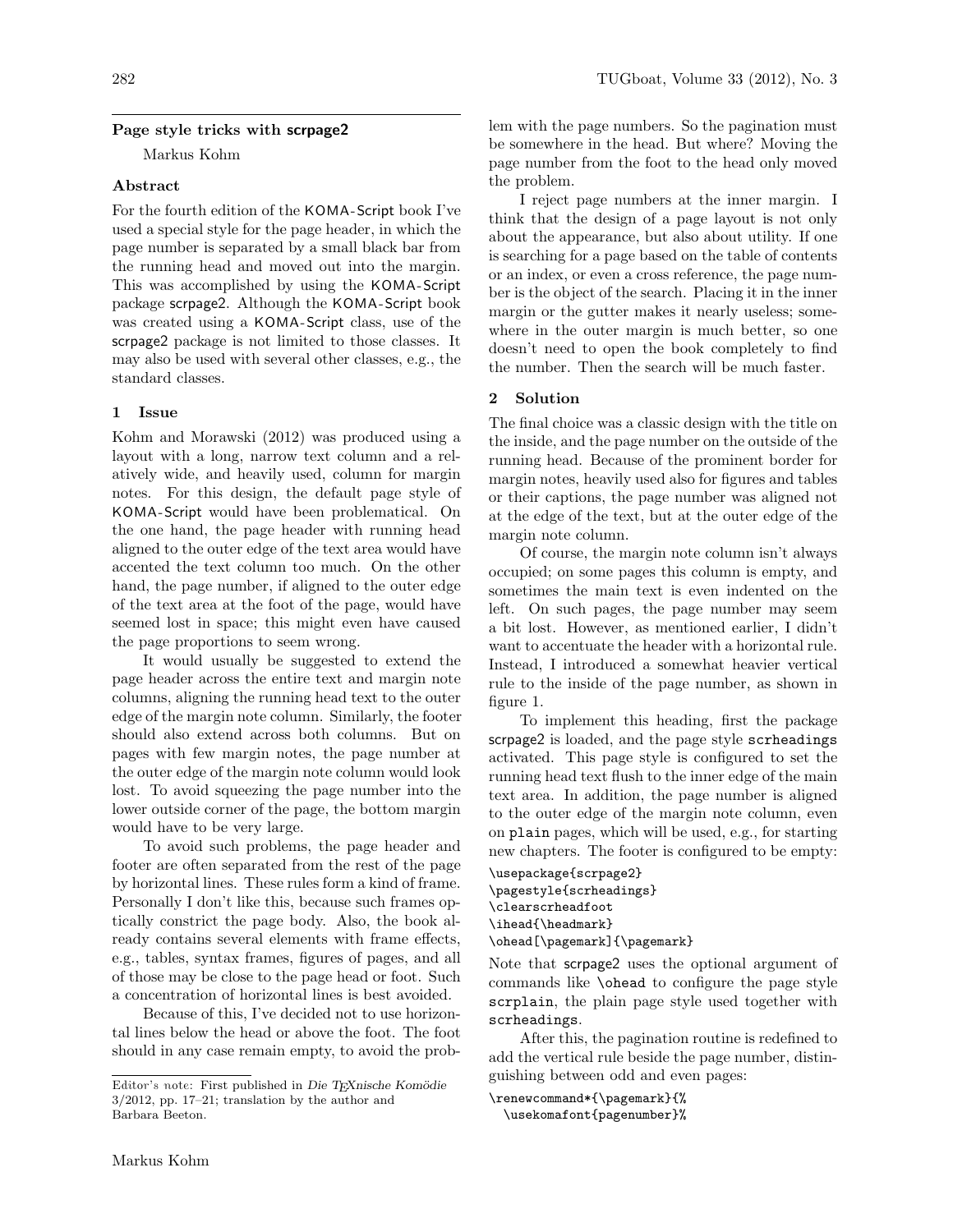

Figure 1: Page head used in Kohm and Morawski (2012)

```
\ifodd\value{page}\pnumbar\enskip\fi
  \thepage
  \ifodd\value{page}\else\enskip\pnumbar\fi
}%
\newcommand*{\pnumbar}{%
  \raisebox{0pt}[\ht\strutbox][\dp\strutbox]{%
    \rule[-\dp\strutbox]
         {1.5pt}
         {1.1\baselineskip}%
 }%
}
```
So printing the rule beside the page number isn't part of the definition of the page style itself, but part of the definition of the pagination macro \pagemark. The height, alignment, and width of the rule were determined by experiment. The rule has been set to the height and depth of a normal text line using \raisebox; this ensures proper alignment with the page number and running head text.

Last but not least the header has been enlarged to span not only the text area but also the margin note column. To make sure that recalculation of the page area will also adjust the width of the header, the \AfterCalculatingTypearea hook of the typearea package has been used, with the command \recalctypearea activating the adjustment.

```
\AfterCalculatingTypearea{%
  \setheadwidth[0pt]{%
    \dimexpr\textwidth
           +\marginparsep
           +\marginparwidth\relax
 }%
}%
\recalctypearea
```
If you don't use the typearea package from KOMA-Script, you may omit \AfterCalculatingTypearea and \recalctypearea; just use \setheadwidth directly and avoid further changes to the page area.

## 3 Usage with standard page areas

I've already mentioned that Kohm and Morawski (2012) uses a special page area with a wide margin note column. Optically this will be part of the type area and of the margin. But what about when using a standard layout without margin notes or only some small margin notes? Would the same page header definition blend well in this case? See figure 2 for an example.

In my opinion, the distance from the page number to the left edge of the text area is too large. An alternative would be to align the page number at the inner edge of the margin column instead of the outer edge. Figure 3 shows an example of this suggestion.

Only a small change to the \pagemark command is needed to implement this alternative:

```
\renewcommand*{\pagemark}{%
 \usekomafont{pagenumber}%
  \ifodd\value{page}%
    \makebox[\marginparwidth][l]
            {\pnumbar\enskip\thepage}%
  \else
    \makebox[\marginparwidth][r]
            {\thepage\enskip\pnumbar}%
 \fi
```
# 4 More modifications

}

The page head shown is suitable for double-sided printing. For single-sided printing the distinction between odd and even pages may be dropped; in this case only the variant for right-hand (odd) pages is needed.

The running head can be aligned not only to the inner edge of the text area but alternatively to its outer edge. To do so, remove the \ihead commands from the first listing and extend the \ohead command appropriately. Alternatively you may substitute the commands \rohead and \rehead:

### \lehead[\pagemark]{%